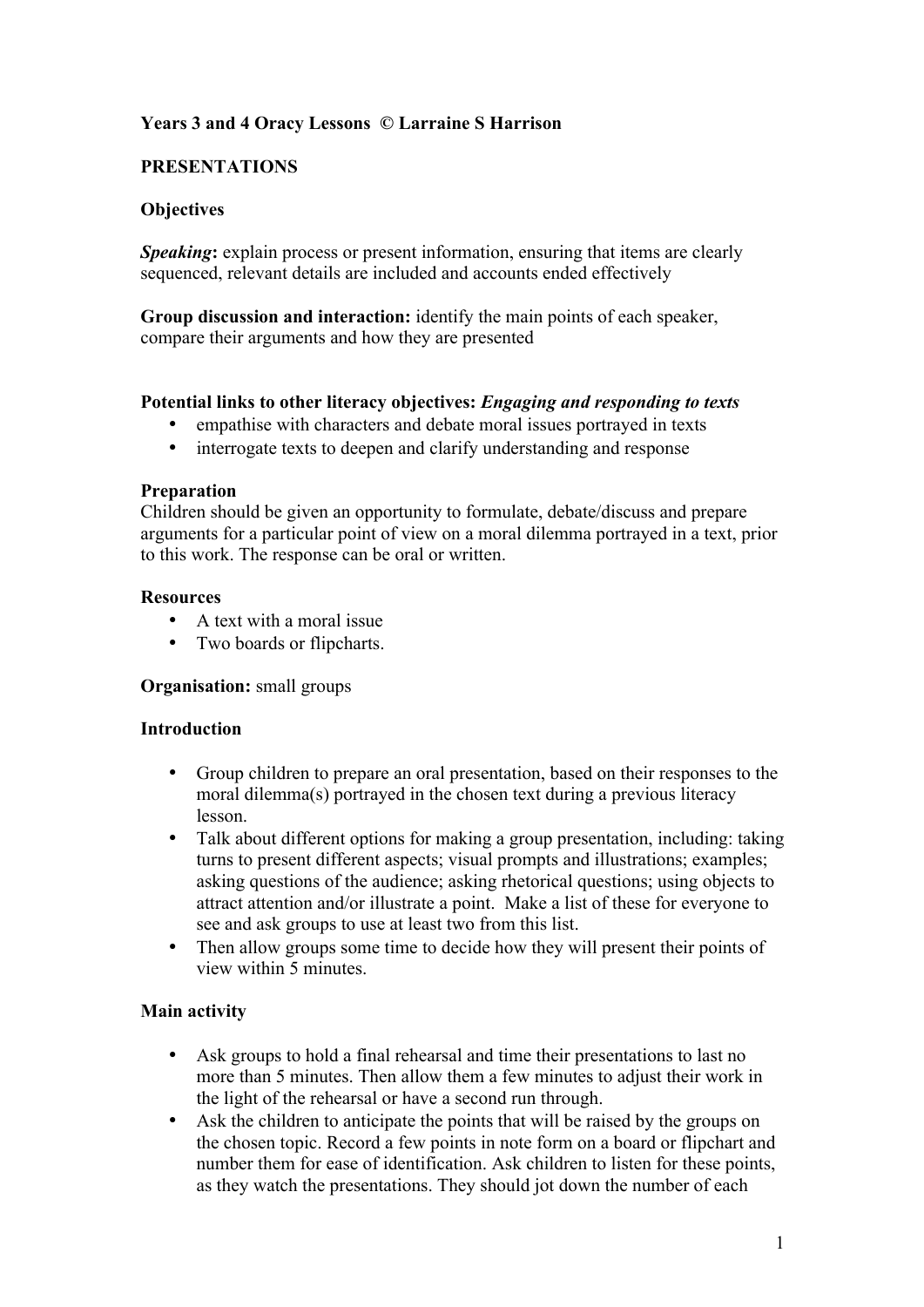point that they hear from a group and add any others not on the list, in note form.

- Ask each group to make their presentations. The audience should note down the main points and look out for presentational features each time.
- (optional) Record each presentation, and then play parts back to compare presentational features.

### **Summary/Plenary**

• Go through each group presentation in turn, asking the other groups to identify the main points and presentational features as you go along.

### **Support**

- Mixed ability groupings
- Pair work to observe groups and take notes

### **Extension**

- Ask children to note down the presentational features of each group and feedback their notes to the class during the summary.
- Encourage children to offer extended contributions during discussions

### **Assessment questions**

- Are all children confident at making presentations?
- Are children able to identify the main points from each group presentation?

### **Adaptations/further suggestions**

- Use shared writing to plan and draft a leaflet or website information giving advice for next year's class, on how to give good presentations on points of view. Each group could prepare an example of their work to be included.
- Collect a number of opposing points of view on a particular issue or topic. Either adapt the children's work or make up you own. Make a statement relating to one side of the argument, such as *Children should wear school uniform* or Z*oos are bad.* Read out one of the points of view and allow groups a few seconds to decide whether that point is for or against the statement. They should use the thumbs up sign, if they feel the point is in favour of the statement and thumbs down for against. Repeat with more points of view.
- Invite two adults to work in role to give presentations on opposing points of view on an appropriate dilemma or topic. Alternatively, use teacher-in-role to make the presentations yourself. One presenter should give a poor presentation with muddled points and very few interesting features, whilst the other should present clear points in an interesting manner. Make it clear that the presenters are working in role. Ask groups to listen to the presentations for the main points and presentational features. Then ask each group to make observations and comparisons.
- Make a display to reflect how the class presented their points of view. Clearly display the arguments for and against the particular point of view as used in the presentations and a list of presentational features used by the groups. Add any relevant written work, such as the leaflet of advice on presentations.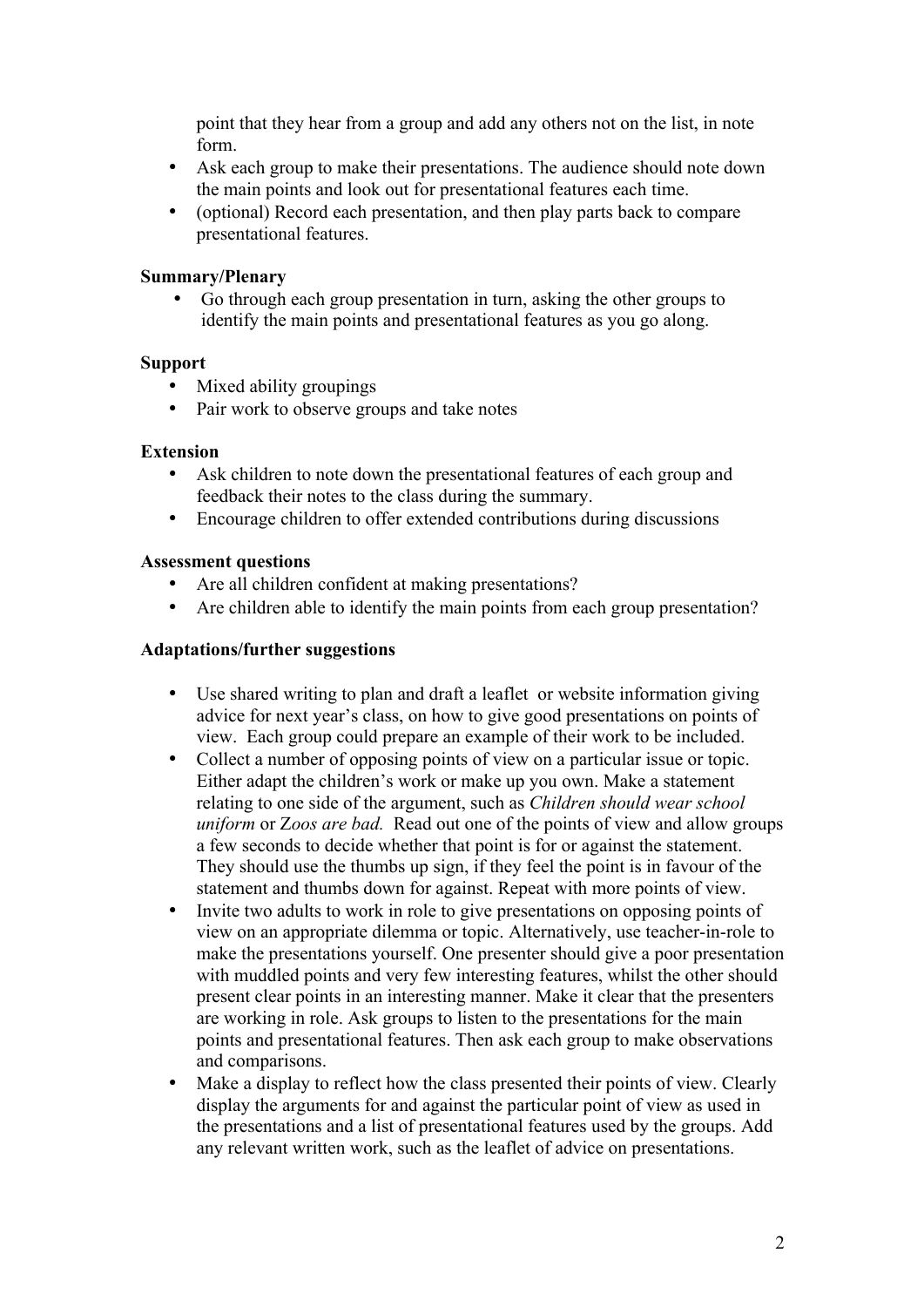# **THE BEST AND WORST © L S Harrison**

## **Objectives**

*Speaking:* explain process or present information, ensuring that items are clearly sequenced, relevant details are included and accounts ended effectively

*Group discussion and interaction:* identify the main points of each speaker, compare their arguments and how they are presented

## **Cross-curricular links:** *Geography- The local area*

What is this place like and why?

## **Preparation**

This work is designed to take place after children have conducted some research into their local area.

### **Organisation:** small groups; pairs

### **Introduction**

- Allow groups a few minutes to think of what in their opinion are the three best and three worst features of their local environment, based on their geographical research.
- Ask groups to feedback to the class, giving reasons for their choices
- Allow each group time to prepare a very short 2- 3-minute presentation on 3- 5 of the best and worst features of their local environment. They should be given access to their research work to help them illustrate and/or back up their views. Ask groups to include all members in the presentation in some capacity.

## **Main activity**

- Stop the preparation and ask groups to hold a timed rehearsal to ensure that their presentation does not exceed 3 minutes.
- Ask the children to listen to each group and make notes on their main points. Explain that groups will be given time to make a group response to identify the main points of the speakers. Groups will also be asked to pick out the best feature of each presentation and one point for improvement.
- (Optional) Ask groups to record their observations in writing to give to the presenting group later. Use file paper with holes in so each group can keep the advice from the class in their own a file after the lesson.
- Allow each group to make their presentations in turn, with time after each presentation for the other groups to compare notes and make a collective response. The group who has just presented should decide on what they feel were the best features of their own presentation and identify one point for improvement. They should share their reflections before others comment.